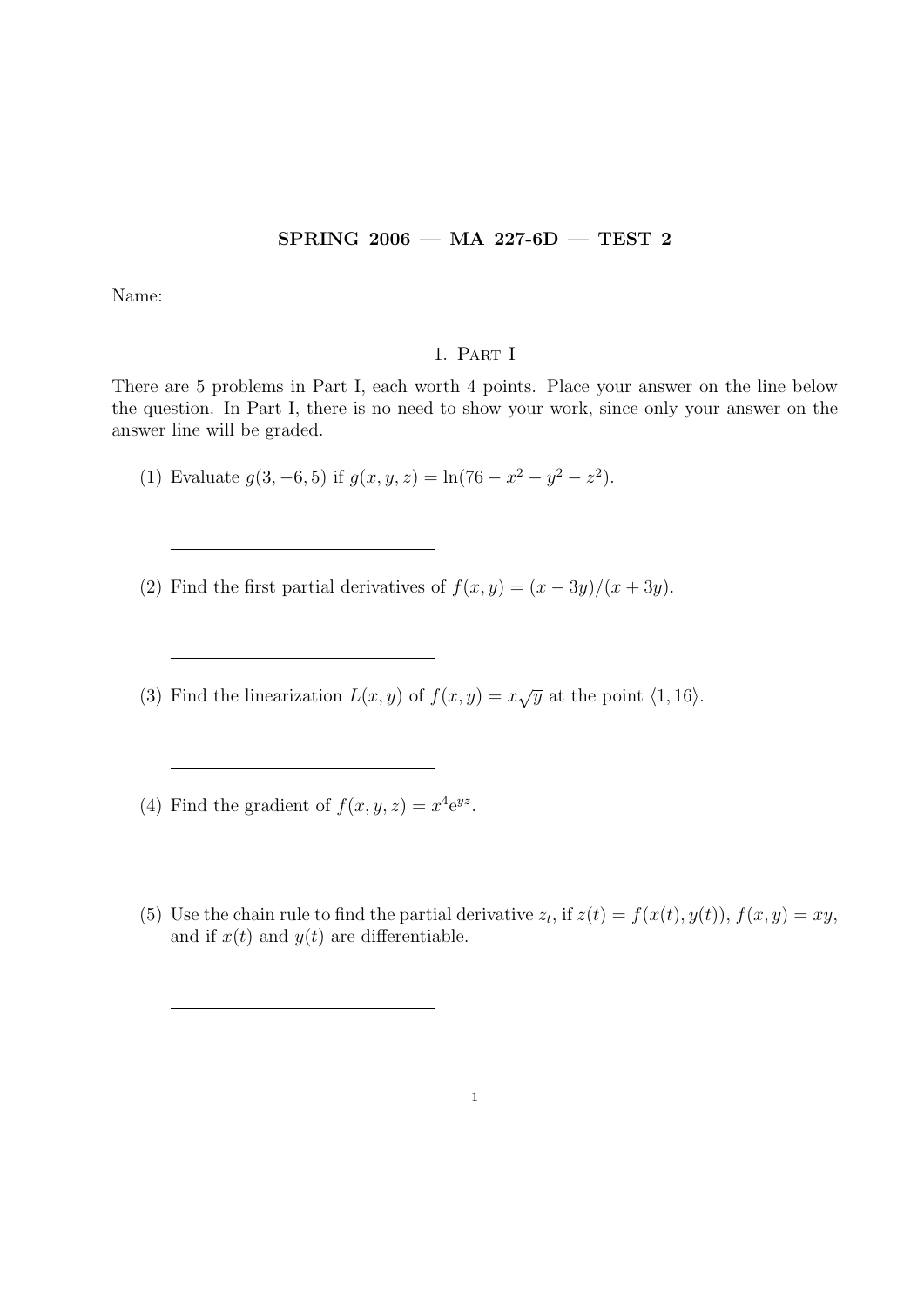## 2. Part II

There are 2 problems in Part II, each worth 10 points. On Part II problems partial credit is awarded where appropriate. Your solution must include enough detail to justify any conclusions you reach in answering the question.

(1) Use Lagrange multipliers to find the maximum and minimum values of  $f(x, y) = xy$ on the ellipse given by  $2x^2 + 8y^2 = 4$ . Where do they occur?